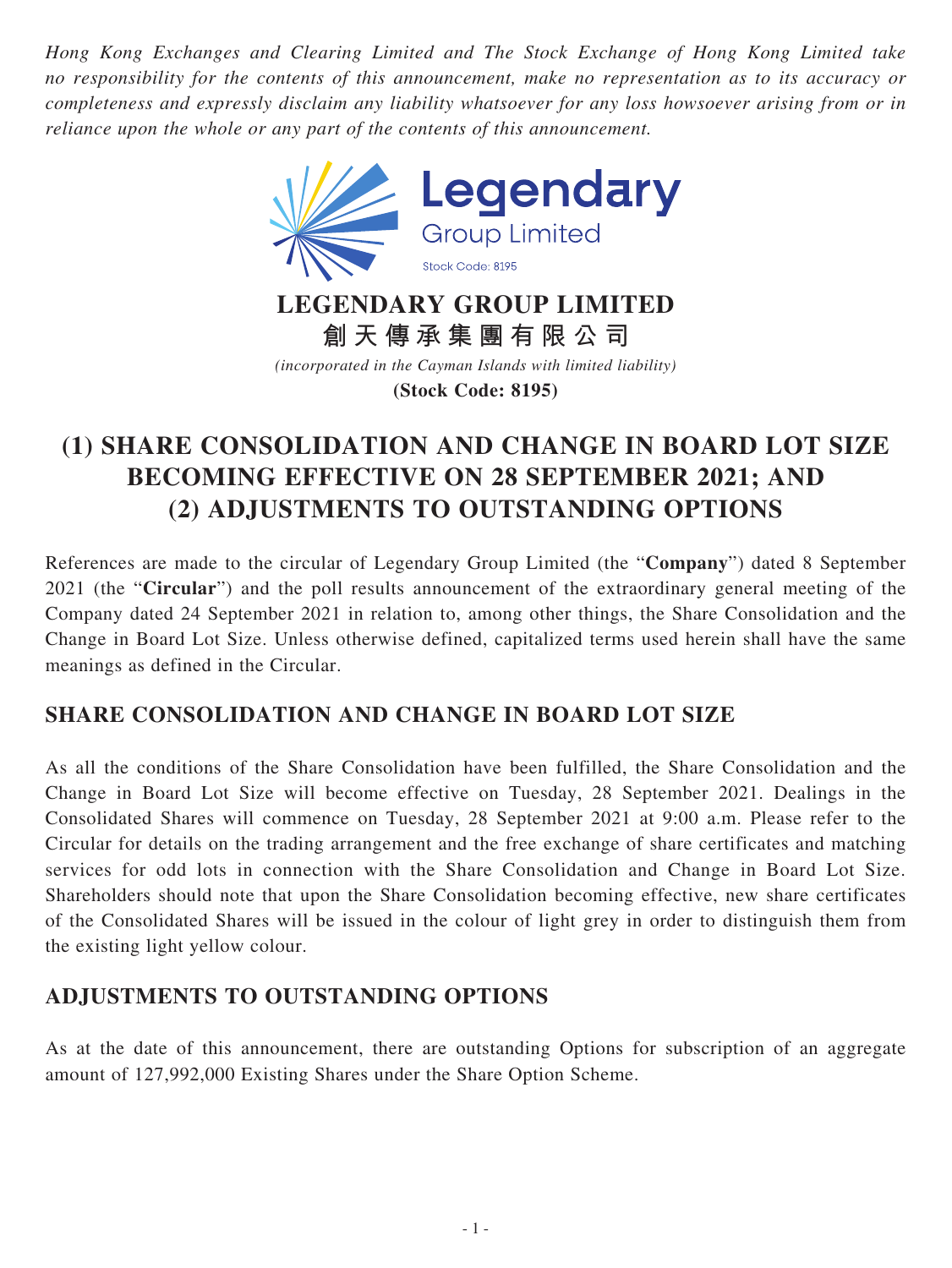Immediately upon the Share Consolidation becoming effective on 28 September 2021, the following adjustments will be made to the exercise price of the Options and the number of Consolidated Shares to be issued upon the exercise of the outstanding Options in accordance with the terms and conditions of the Share Option Scheme, Rule 23.03(13) of the GEM Listing Rules and the supplementary guidance issued by the Stock Exchange dated 5 September 2005 relating to adjustments to share options (the "**Supplementary Guidance**"):

|               | <b>Exercise period</b>           | <b>Immediately before</b><br>the Share Consolidation<br>becoming effective |                 | <b>Immediately after</b><br>the Share Consolidation<br>becoming effective |                              |
|---------------|----------------------------------|----------------------------------------------------------------------------|-----------------|---------------------------------------------------------------------------|------------------------------|
| Date of grant |                                  |                                                                            |                 |                                                                           |                              |
|               |                                  |                                                                            | Number of       |                                                                           | Number of                    |
|               |                                  | <b>Existing Shares</b>                                                     |                 |                                                                           | Consolidated                 |
|               |                                  |                                                                            | to be issued    |                                                                           | Shares to be                 |
|               |                                  |                                                                            | upon full       | Exercise                                                                  | <i>issued upon</i>           |
|               |                                  | <i>Exercise price</i>                                                      | exercise of the |                                                                           | price per full exercise of   |
|               |                                  | per Existing                                                               | outstanding     |                                                                           | Consolidated the outstanding |
|               |                                  | <i>Share</i>                                                               | <i>Options</i>  | <b>Share</b>                                                              | <i>Options</i>               |
|               |                                  | $(HK\$                                                                     |                 | $(HK\$                                                                    |                              |
| 26 March 2021 | 26 March 2021 -<br>25 March 2031 | 0.33                                                                       | 127,992,000     | 1.65                                                                      | 25,598,400                   |

The adjustments to the Options shall take effect immediately after the Share Consolidation becoming effective. Save for the above adjustments, all other terms and conditions of the outstanding Options remain unchanged.

Rainbow Capital (HK) Limited, the Company's independent financial adviser, has reviewed and certified in writing that the adjustments above are in accordance with the terms of the Share Option Scheme and in compliance with Rule 23.03(13) of the GEM Listing Rules and the Supplementary Guidance.

> By order of the Board **Legendary Group Limited Yuen Yu Sum** *Chairman and executive Director*

Hong Kong, 27 September 2021